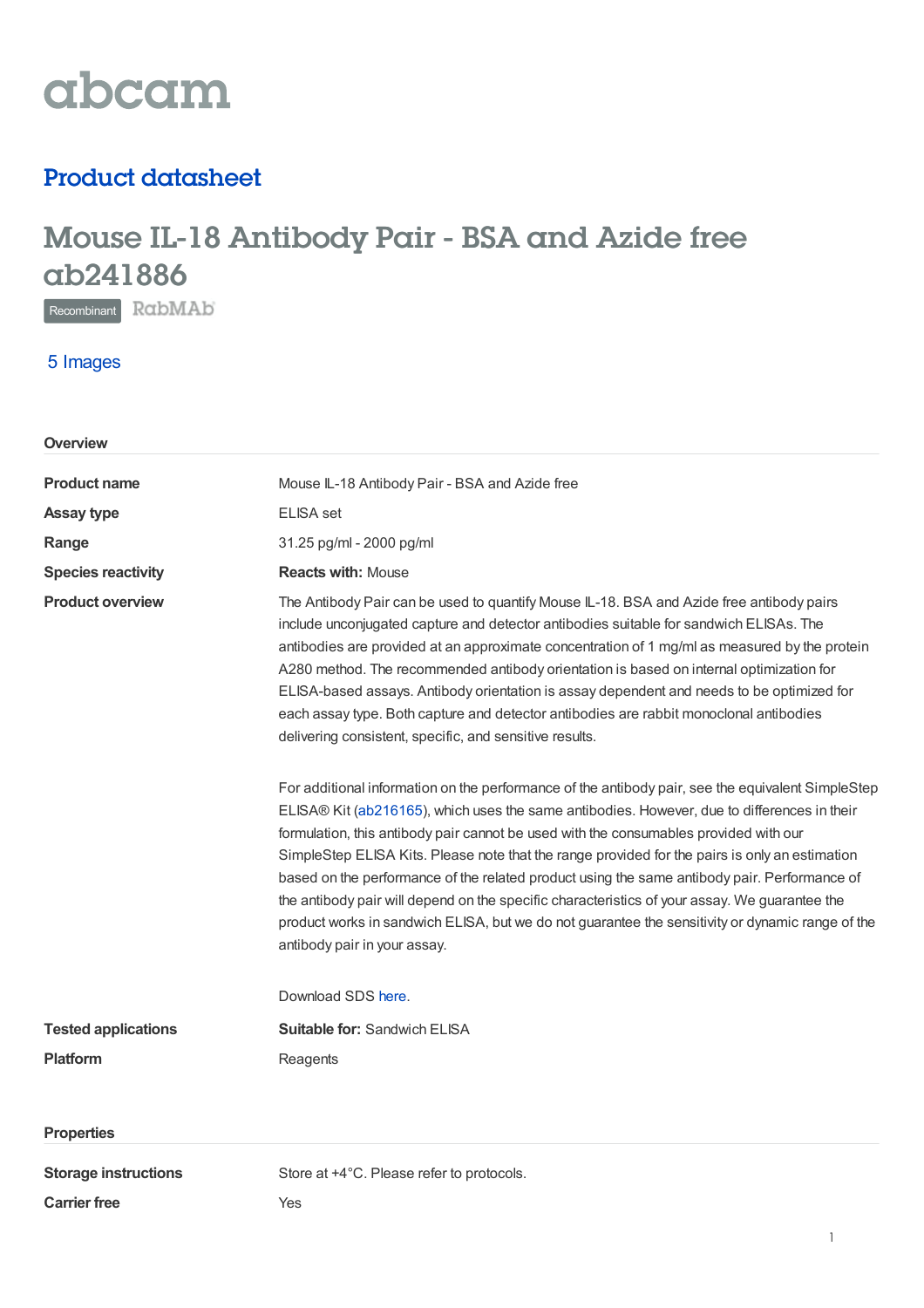| <b>Components</b>                            |                                                                                                                               | $10 \times 96$ tests |
|----------------------------------------------|-------------------------------------------------------------------------------------------------------------------------------|----------------------|
| Mouse IL-18 Capture Antibody (unconjugated)  |                                                                                                                               | $1 \times 100 \mu q$ |
| Mouse IL-18 Detector Antibody (unconjugated) |                                                                                                                               | $1 \times 100 \mu q$ |
| <b>Function</b>                              | Augments natural killer cell activity in spleen cells and stimulates interferon gamma production in<br>T-helper type I cells. |                      |
| <b>Sequence similarities</b>                 | Belongs to the IL-1 family.                                                                                                   |                      |

**Cellular localization** Secreted.

#### **Applications**

**The Abpromise guarantee** Our [Abpromise](https://www.abcam.com/abpromise) guarantee covers the use of ab241886 in the following tested applications. The application notes include recommended starting dilutions; optimal dilutions/concentrations should be determined by the end user.

| <b>Application</b>    | <b>Abreviews</b> | <b>Notes</b>                             |
|-----------------------|------------------|------------------------------------------|
| <b>Sandwich ELISA</b> |                  | Use at an assay dependent concentration. |

#### **Images**



Sandwich ELISA - Mouse IL-18 Antibody Pair - BSA and Azide free (ab241886)

Representative standard curve from corresponding SimpleStep ELISA® Kit [\(ab216165](https://www.abcam.com/ab216165.html)), which uses the same antibody pair. For additional information on the performance of pair and kit, refer to the corresponding kit datasheet. Due to differences in the formulation and format of the antibodies in this pair, they cannot be used as substitutes for the antibody components in our SimpleStep ELISA® Kits.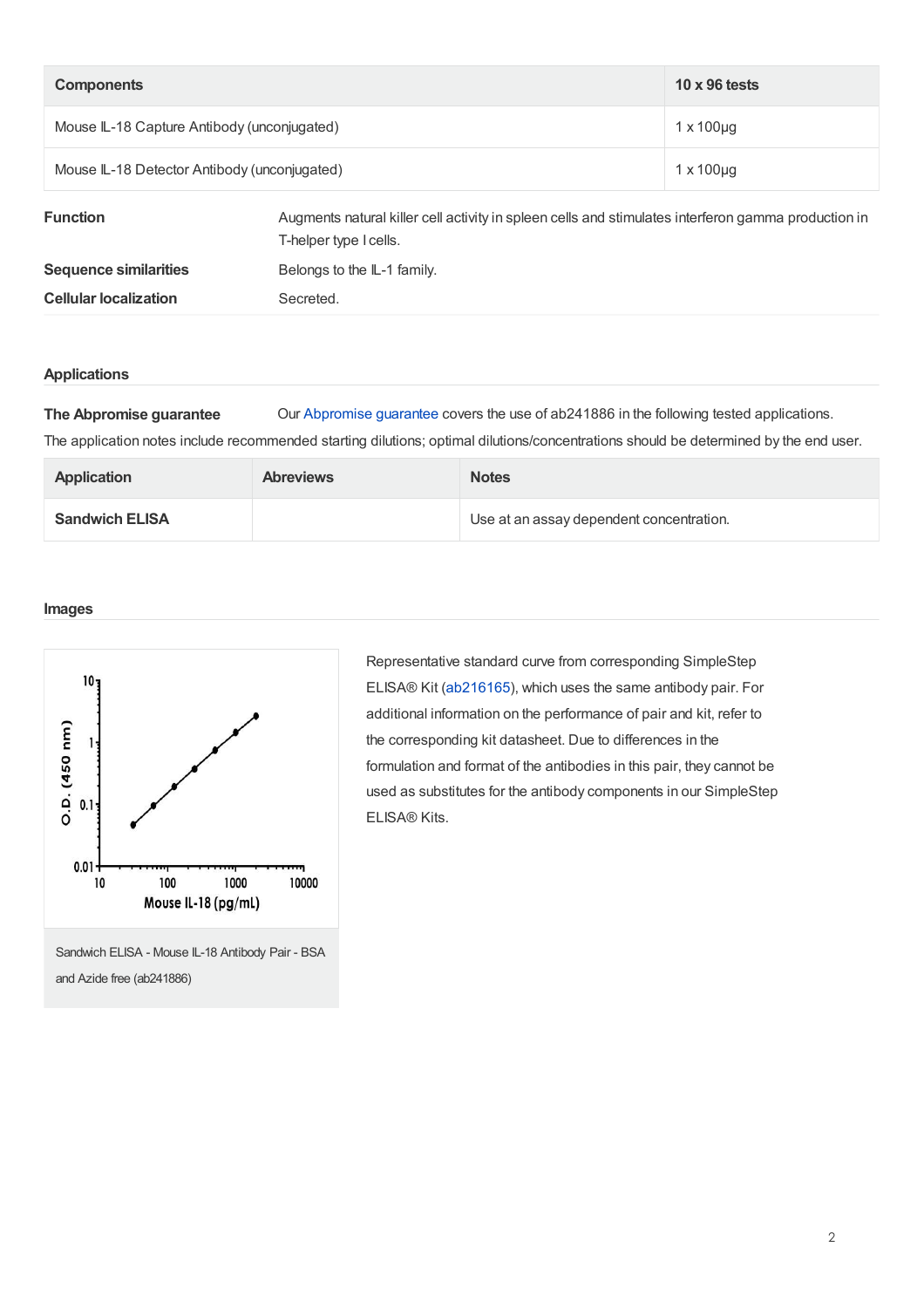| Concentration<br>(pg/ml) | O.D 450 nm |       | Mean  |
|--------------------------|------------|-------|-------|
|                          |            | 2     | O.D   |
|                          | 0.055      | 0.055 | 0.055 |
| 31.3                     | 0.103      | 0.101 | 0.102 |
| 62.5                     | 0.150      | 0.150 | 0.150 |
| 125                      | 0.246      | 0.250 | 0.248 |
| 250                      | 0.422      | 0.432 | 0.427 |
| 500                      | 0.779      | 0.820 | 0.799 |
| 1.000                    | 1.469      | 1.534 | 1.501 |
| 2,000                    | 2.651      | 2.755 | 2.703 |

Representative standard curve from corresponding SimpleStep ELISA® Kit [\(ab216165](https://www.abcam.com/ab216165.html)), which uses the same antibody pair. For additional information on the performance of pair and kit, refer to the corresponding kit datasheet. Due to differences in the formulation and format of the antibodies in this pair, they cannot be used as substitutes for the antibody components in our SimpleStep ELISA® Kits.





Sandwich ELISA - Mouse IL-18 Antibody Pair - BSA and Azide free (ab241886)

Representative standard curve from corresponding SimpleStep ELISA® Kit [\(ab216165](https://www.abcam.com/ab216165.html)), which uses the same antibody pair. For additional information on the performance of pair and kit, refer to the corresponding kit datasheet. Due to differences in the formulation and format of the antibodies in this pair, they cannot be used as substitutes for the antibody components in our SimpleStep ELISA® Kits.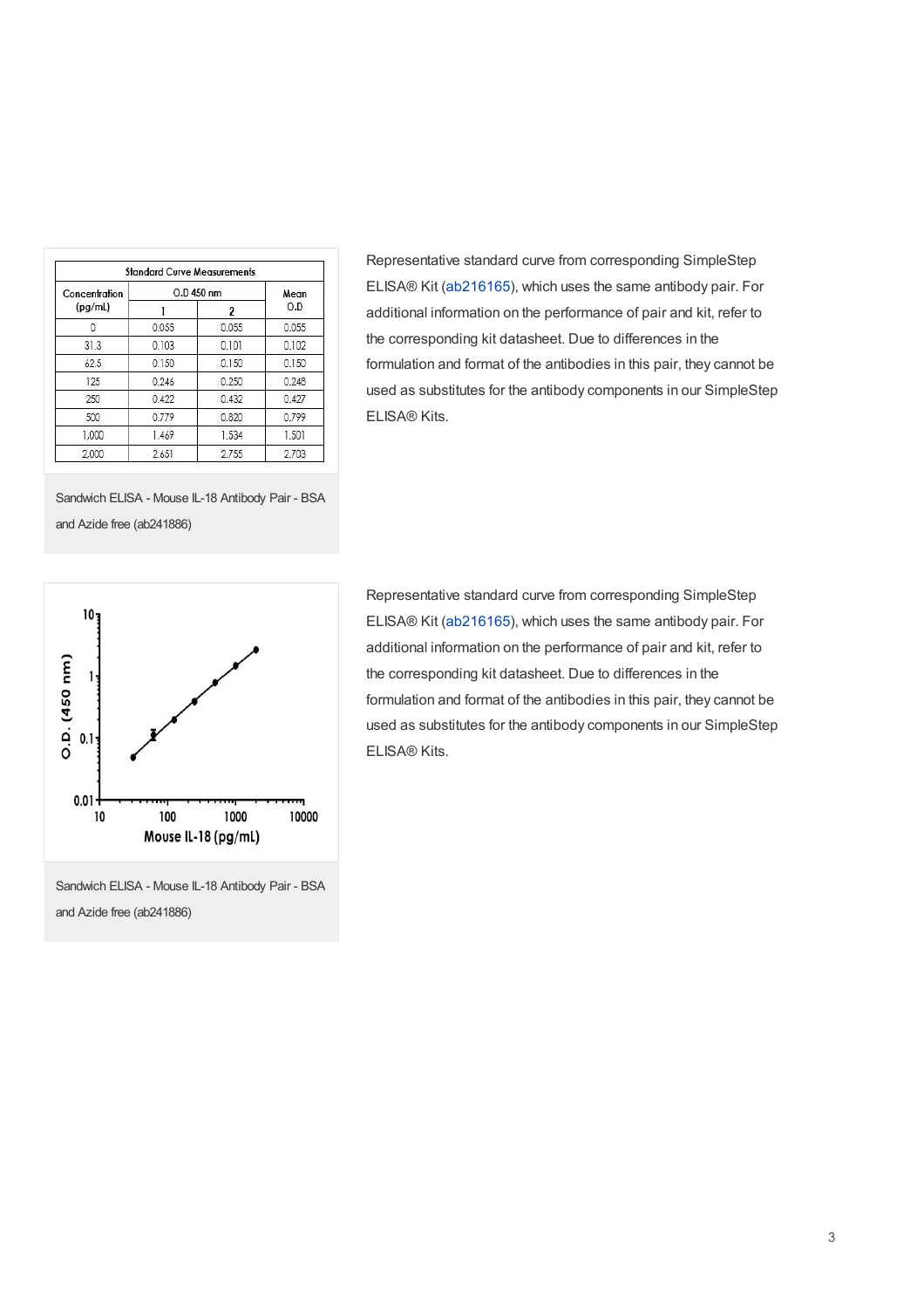| Concentration<br>(pq/ml) | O.D 450 nm |       | Mean  |
|--------------------------|------------|-------|-------|
|                          |            | 2     | O.D   |
| 0                        | 0.063      | 0.065 | 0.064 |
| 31.3                     | 0.113      | 0.114 | 0.113 |
| 62.5                     | 0.162      | 0.193 | 0.177 |
| 125                      | 0.261      | 0.261 | 0.261 |
| 250                      | 0.455      | 0.450 | 0.452 |
| 500                      | 0.831      | 0.862 | 0.847 |
| 1.000                    | 1.515      | 1.568 | 1.542 |
| 2000                     | 2.743      | 2.703 | 2.723 |

Representative standard curve from corresponding SimpleStep ELISA® Kit [\(ab216165](https://www.abcam.com/ab216165.html)), which uses the same antibody pair. For additional information on the performance of pair and kit, refer to the corresponding kit datasheet. Due to differences in the formulation and format of the antibodies in this pair, they cannot be used as substitutes for the antibody components in our SimpleStep ELISA® Kits.

Sandwich ELISA - Mouse IL-18 Antibody Pair - BSA and Azide free (ab241886)



To learn more about the advantages of recombinant antibodies see [here](https://www.abcam.com/primary-antibodies/recombinant-antibodies).

**Please note:** All products are "FOR RESEARCH USE ONLY. NOT FOR USE IN DIAGNOSTIC PROCEDURES"

#### **Our Abpromise to you: Quality guaranteed and expert technical support**

- Replacement or refund for products not performing as stated on the datasheet
- Valid for 12 months from date of delivery
- Response to your inquiry within 24 hours
- We provide support in Chinese, English, French, German, Japanese and Spanish
- Extensive multi-media technical resources to help you
- We investigate all quality concerns to ensure our products perform to the highest standards

If the product does not perform as described on this datasheet, we will offer a refund or replacement. For full details of the Abpromise, please visit <https://www.abcam.com/abpromise> or contact our technical team.

#### **Terms and conditions**